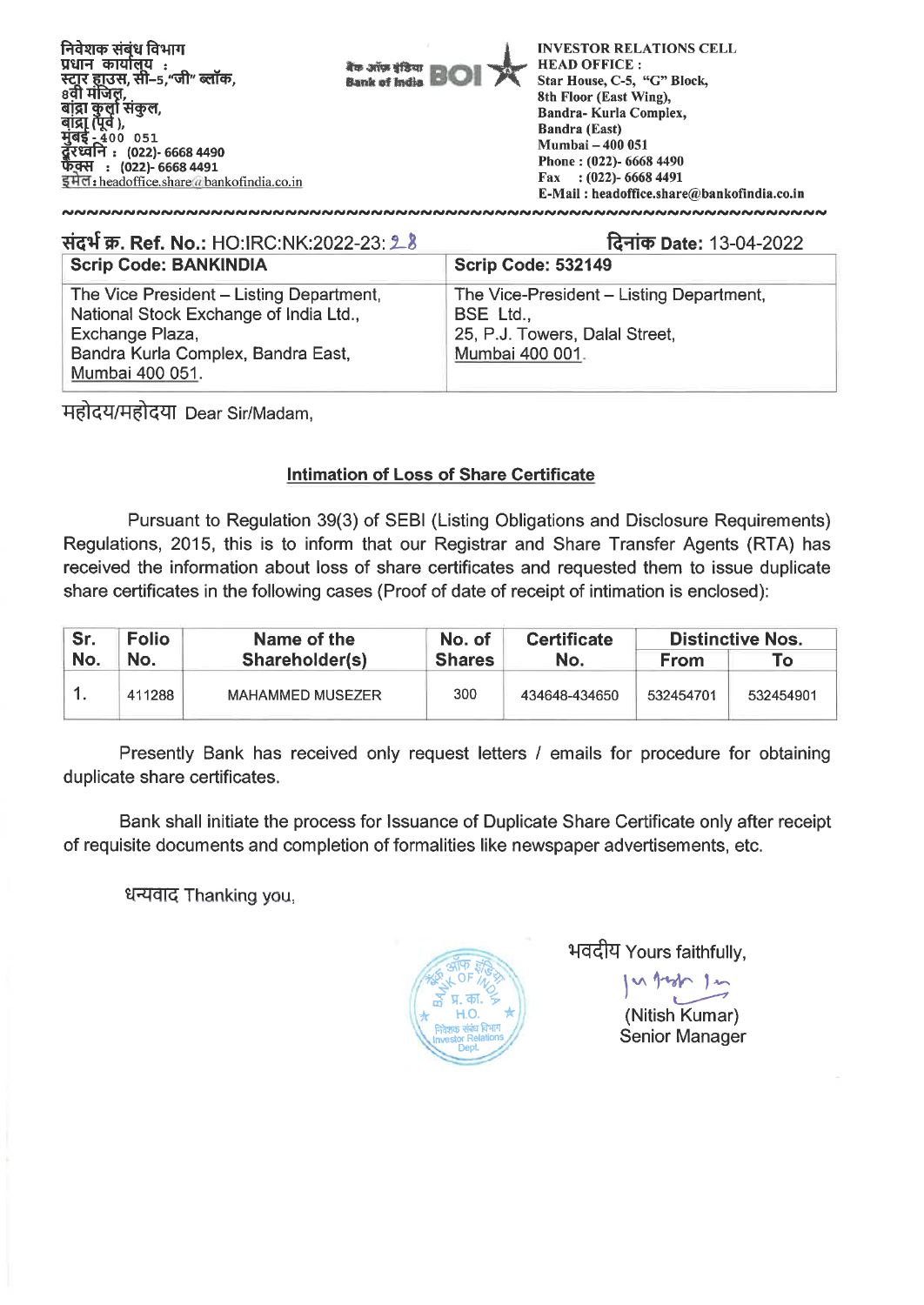| From:<br>Sent:<br>To: | bssduplicate@bigshareonline.com<br>12 April 2022 18:04<br>Rajesh Venkataraj Upadhya; Investor Relations Department                                    |
|-----------------------|-------------------------------------------------------------------------------------------------------------------------------------------------------|
| Cc:                   | sherwin@bigshareonline.com; manjeev@bigshareonline.com;<br>prasadm@bigshareonline.com; bhagwan@bigshareonline.com;<br>Bssduplicate@Bigshareonline.Com |
| Subject:              | Unverified Sender: Duplicate Share Intimations Received On: 20220412 BANK OF<br>INDIA - EQUITY Folio no: 411288                                       |
| <b>Attachments:</b>   | 570844.pdf                                                                                                                                            |

CAUTION: This email has originated from outside Bank of India. Do not click on links or open attachments unless you recognize the sender . Please refrain from replying to this message if it appears to be suspicious.

The sender bssduplicate@bigshareonline.com has not maintained SPF Records, hence is unverified.Kindly do your due diligence before sharing or undertaking any Financial Data/Transaction

Sender email address: bssduplicate@bigshareonline.com

Dear Sir/Ma'am,

Please be informed that in terms of the provisions of the SEBI (LODR) Regulations, 2015, the Company is required to submit information regarding loss of share certificates and issue of duplicate certificates, to the stock exchange within two days of its getting information. Further, the said intimation has to be filed only through the mode of NEAPS filing for NSE and on listing.bseindia.com for BSE and not via hard copy submission.

Accordingly, we are sharing herewith the receipt of the following request for loss of share certificate of the Company by shareholders, to enable you to comply with the said regulatory requirement within the timelines prescribed.

| <b>Client Name</b>                      | Cert.<br>No | Dist. No<br><b>From</b> | Dist. NO.<br>То | Folio<br>No. | Quantity | Name                              | JH | JH |
|-----------------------------------------|-------------|-------------------------|-----------------|--------------|----------|-----------------------------------|----|----|
| <b>BANK OF INDIA -</b><br><b>EQUITY</b> | 434648      | 532454701               | 532454800       | 411288       | 100      | <b>MAHAMMED</b><br><b>MUSEZER</b> |    |    |
| <b>BANK OF INDIA -</b><br><b>EQUITY</b> | 434649      | 532454801               | 532454900       | 411288       | 100      | <b>MAHAMMED</b><br><b>MUSEZER</b> |    |    |
| <b>BANK OF INDIA -</b><br><b>EQUITY</b> | 434650      | 532454901               | 532455000       | 411288       | 100      | <b>MAHAMMFD</b><br><b>MUSEZER</b> |    |    |

Should you have any queries in respect of the aforesaid instruction kindly revert back.

Regards,

Bigshare Services Pvt. Ltd.